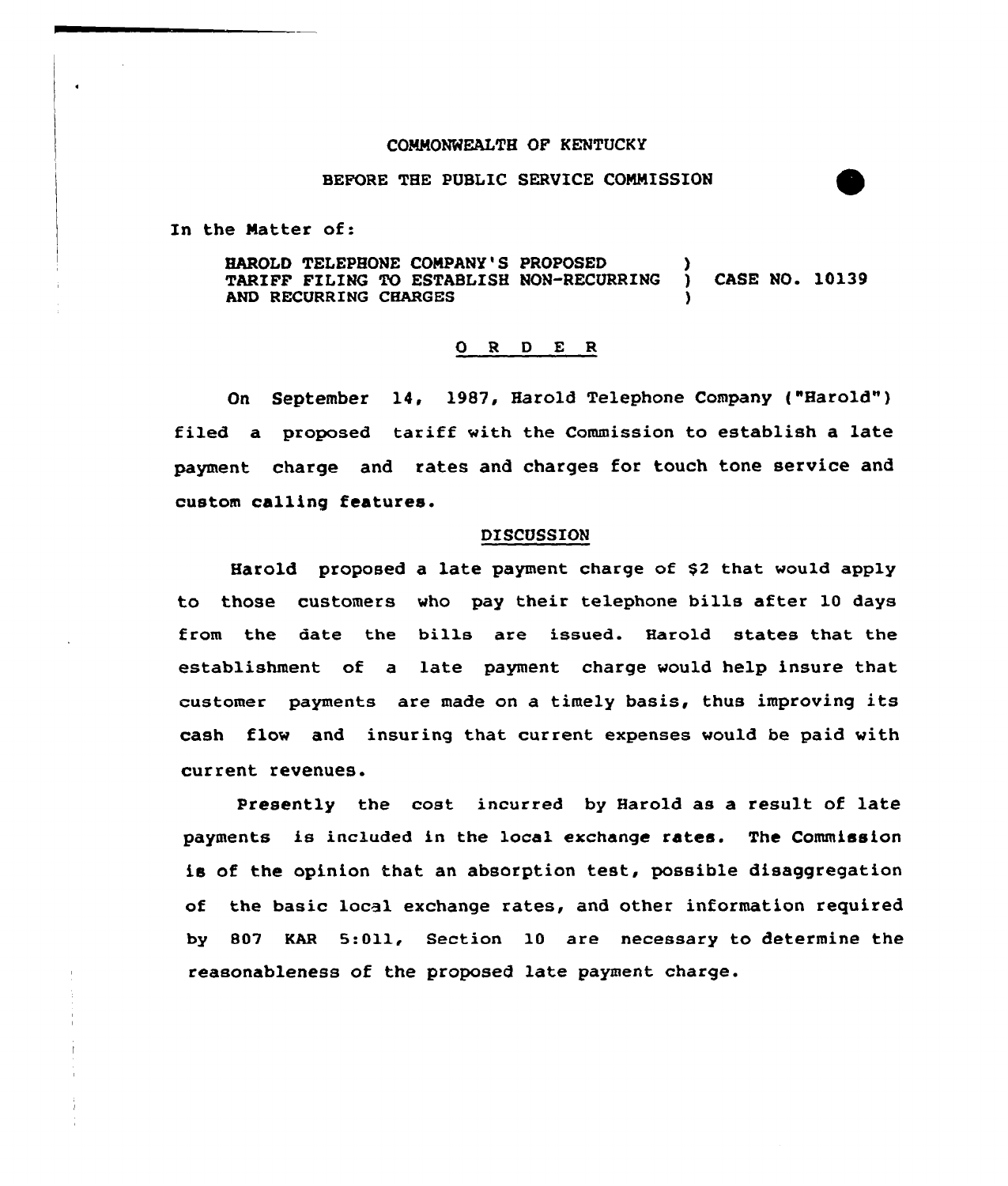Harold has proposed that the Commission accept the rates and charges it presently applies for touch tone service and other custom ca1ling features and proposed an effective date of October 1, 1987. In a cover letter to the proposed tariff, Harold stated that:

The rates and charges for touchtone and custom calling features have been used since digital equipment was installed in 1983. As such, these charges will not generate any additional revenue.

Based on this letter, the Commission finds that the issues associated with the rates and charges for touch tone service and other custom calling features which the company has allegedly been charging since 1983 should be addressed in a separate proceeding, Case No.  $10170.<sup>1</sup>$ 

On October 15, 1987, the Commission, by letter, responded to Harold concerning its filing. In its letter, the Commission advised Harold that, pursuant to KRS 278.180, 30 days notice is required before a tariff can be placed into effect, and that the effective date could not be approved. Furthermore, it was stressed that the rates should not be applied until Commission approval had been granted.

The Commission is of the opinion and finds that pursuant to KRS 278.190, further proceedings are necessary in order to determine the reasonableness of the proposed rates and charges.

 $\mathbf{r}$ Investigation Into Harold Telephone Company's Proposed Tariff Piling to Establish Non-Recurring And Recurring Charges Including an Alleged Pailure To Comply With KRS 278.160